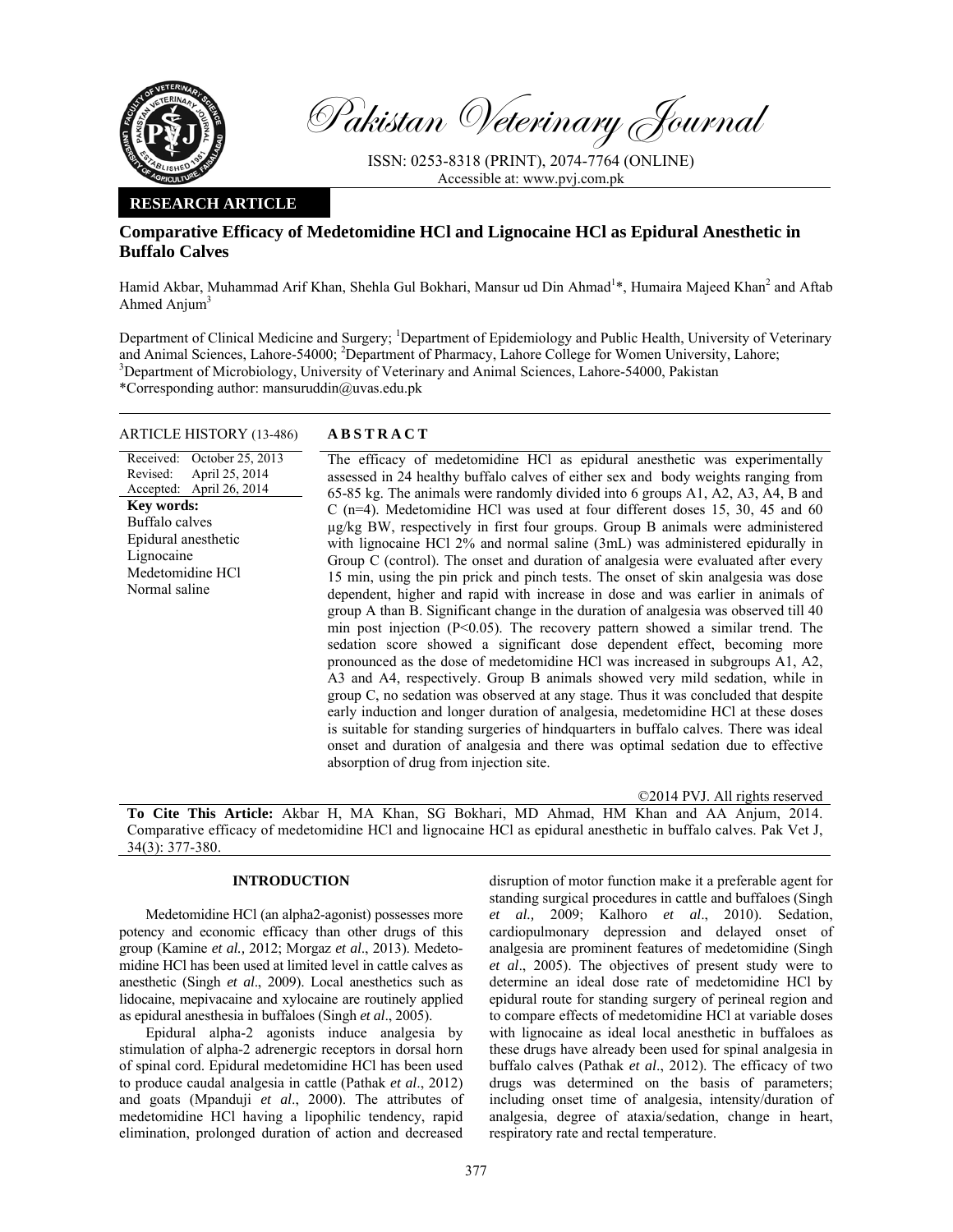## **MATERIALS AND METHODS**

Clinically healthy 6 to 10 months old buffalo calves (n=24), weighing 65 to 85 kg were randomly divided into six groups (n=4, each). Groups A1, A2, A3 and A4 were injected medetomidine HCl (15, 30, 45 and 60 µg/kg BW) whereas group B and C by lignocaine (2%) and Normal saline (control) using epidural route. Skin over first intercoccygeal space was clipped, surgically scrubbed and injection was made using a 20-G, 4-cm long hypodermic needle slowly over a period of 10-15 seconds. The needle was inserted at an angle of 45°, directed interiorly and ventrally to a depth of about 2 cm (Singh *et al*., 2009). Clinical parameters evaluated were analgesia, sedation and recovery.

Time period from injection to the loss of sensation was considered as onset of analgesia. Depth of analgesia was evaluated on the basis of presence/absence of perineal and inguinal reflexes, tongue protrusion, flexion of upper parts of hind limbs and loss of tail movement. The analgesia was judged by scoring system. Duration of analgesia was based on the time from onset of analgesia to full return of sensation. The average time for duration of analgesia was observed by continuously pricking at perineal area at intervals of 30 seconds until the animals showed a pin-prick response. Evaluation of sedation was carried out on the basis of onset, duration and recovery by observing the presence or absence of reflexes including head down, saliva drooling, jaw tone, palpebral reflex and gait in-coordination. Depth of sedation was calculated by scoring system. The data obtained on the above mentioned parameters was analyzed statistically using one way ANOVA (SPSS Inc. USA). Duncan's multiple range test (DMRT) was used to analyze the results at a significance level of  $P<0.05$ .

#### **RESULTS**

**Analgesia:** Analgesia was assessed on the basis of onset, duration and recovery. The onset of analgesia in Group A was dose dependent, higher, rapid and statistically significant (P<0.05) as compared with Group B. The mean values for onset of skin analgesia in A1 (15 µg/kg) were 3.17±0.17 min, A2 (30 µg/kg) 2.75±0.12 min, A3 (45  $\mu$ g/kg) 2.77±0.15 min, A4 (60  $\mu$ g/kg) 2.35±0.12 min as compared to 3.30±0.18 min in Group B. In group C, no analgesia was observed at any stage. Statistically, onset of analgesia showed significant difference in Groups A and B, when compared with Group C.

The duration of analgesia showed dose-dependent pattern and increased with increasing dose of medetomidine HCl. Statistical analysis showed that duration of skin analgesia was significantly different (P<0.05) among the four subgroups and subgroup A4

depicted the longest duration of skin analgesia (57.50±1.2 min). In group B, the duration of analgesia was  $34.62 \pm 1.7$ min, while in group C no signs of analgesia were observed at any stage.

The recovery pattern also showed a similar trend as subgroup A4 showed the longest recovery time  $(59.25 \pm 1.7 \text{ min})$ , while recovery time of subgroup A1 was  $45.50\pm1.2$  min longer than that for Group B  $(35.82\pm1.8)$ min). The four subgroups of A and Group B showed significant differences with each other as well as with group C (Table 1).

**Sedation:** Sedation was evaluated on the basis of onset, duration and recovery. All of the treated and control groups showed highly significant differences with each other. Onset of sedation was dose-dependent in Group A. The shortest time for onset of sedation was observed in subgroup A4 (2.85±0.12 min), followed by group A3  $(4.50\pm0.57 \text{ min})$ , group A2  $(5.50\pm0.57 \text{ min})$  and group A1  $(6.50\pm0.57 \text{ min})$ . In group B, mild sedation was observed and its onset was relatively delayed (7.37±0.54 min). Group C depicted no sedation at any stage.

There was significant difference in duration of sedation amongst all groups (A, B and C). The longest sedative duration was observed in group A4 (65.25±0.95 min), followed by A2 (56.50±1.2 min), A3 (55.75±2.5 min) and A1 (46.00±1.8 min). In group B, duration of sedation lasted for  $26.75\pm2.2$  min, while, no analgesia observed in group C.

Recovery from sedation was smooth and significantly different among all six groups. Dose-dependent effects of medetomidine HCl in the four subgroups of A were prominent as before and subgroup A4 calves depicted longest time for recovery  $(67.25 \pm 2.0 \text{ min})$ . In group B, recovery was attained at an average time of  $(29.50\pm1.9$ min), which was quite earlier and showed significant difference with group A. It was observed that even the lowest dose of medetomidine HCl as used in subgroup A1, showed longer times of recovery  $(45.50\pm1.2 \text{ min})$  as compared to group B. Contrarily, in group C no signs of sedation observed at any stage.

**Clinical assessment:** Medetomidine HCl was observed to induce a dose-dependent hypothermia. When compared with groups B and C, the subgroup A4 depicted the maximum fall in body temperature  $(101.67\pm0.29^{\circ}F)$  which was statistically significant (P<0.05). Group B calves also showed a slight decline in rectal temperature, however, the difference was non-significant as compared to control group. The pulse rate showed slight, yet significant  $(P<0.05)$  changes in subgroup A4 (69.00 $\pm$ 1.8/min) as compared to groups B and C. The difference between groups B and C was also significant (Table 2). Respiratory rate of calves did not depict dose-dependent

**Table 1:** Evaluation of analgesia and sedation in buffalo calves after epidural administration of various drugs

| Groups         | Drugs used    |                              | Analgesia Time (min)         |                              |                              | Sedation Time (min)          |                              |  |
|----------------|---------------|------------------------------|------------------------------|------------------------------|------------------------------|------------------------------|------------------------------|--|
|                |               | Onset                        | Duration                     | Recovery                     | Onset                        | Duration                     | Recovery                     |  |
| ΑI             | Med 15µgm/kg  | $3.17+0.17d$                 | 42.50 ± $1.2^c$              | $45.50 \pm 1.2$ <sup>c</sup> | $6.50 \pm 0.57$ <sup>e</sup> | 46.00 ± $1.8^{\circ}$        | $45.50 \pm 1.2$ <sup>c</sup> |  |
| A <sub>2</sub> | Med 30 µgm/kg | $2.75 \pm 0.12$ c            | 44.00 $\pm$ 2.1 $\degree$    | $47.50 \pm 1.2$ <sup>c</sup> | $5.50 \pm 0.57$ <sup>d</sup> | $56.50 \pm 1.2$ <sup>d</sup> | $58.50 \pm 1.2$ <sup>d</sup> |  |
| A3             | Med 45 µgm/kg | $2.77 \pm 0.15$ <sup>c</sup> | $46.75 \pm 1.7$ <sup>d</sup> | $51.75 \pm 1.7$ <sup>d</sup> | $4.50 \pm 0.57$ <sup>c</sup> | 55 75 + 2.5 <sup>d</sup>     | $62.50 \pm 1.2$ <sup>e</sup> |  |
| A4             | Med 60µgm/kg  | $2.35 \pm 0.12^b$            | $57.50 \pm 1.2$ <sup>e</sup> | $59.25 \pm 1.7$ <sup>e</sup> | $2.85 \pm 0.12^b$            | $65.25 \pm .95$ <sup>e</sup> | $67.25 \pm 2.0^{\circ}$      |  |
|                | Lignocaine 2% | $3.30 \pm 0.18$ <sup>d</sup> | $34.62 \pm 1.7$ <sup>b</sup> | $35.82 \pm 1.8^b$            | $7.37 \pm 0.54$ <sup>f</sup> | $26.75 \pm 2.2^b$            | $29.50 \pm 1.9^b$            |  |
|                | Normal saline | $0.00 \pm 0.00$ <sup>a</sup> | $0.00 \pm 0.00$ <sup>a</sup> | $0.00 \pm 0.00$ <sup>a</sup> | $0.00 \pm 0.00^a$            | $0.00 \pm 0.00$ <sup>a</sup> | $0.00 \pm 0.00^a$            |  |

Means carrying same superscripts differed non-significantly (P>0.05) and having different superscripts differed significantly (P<0.05).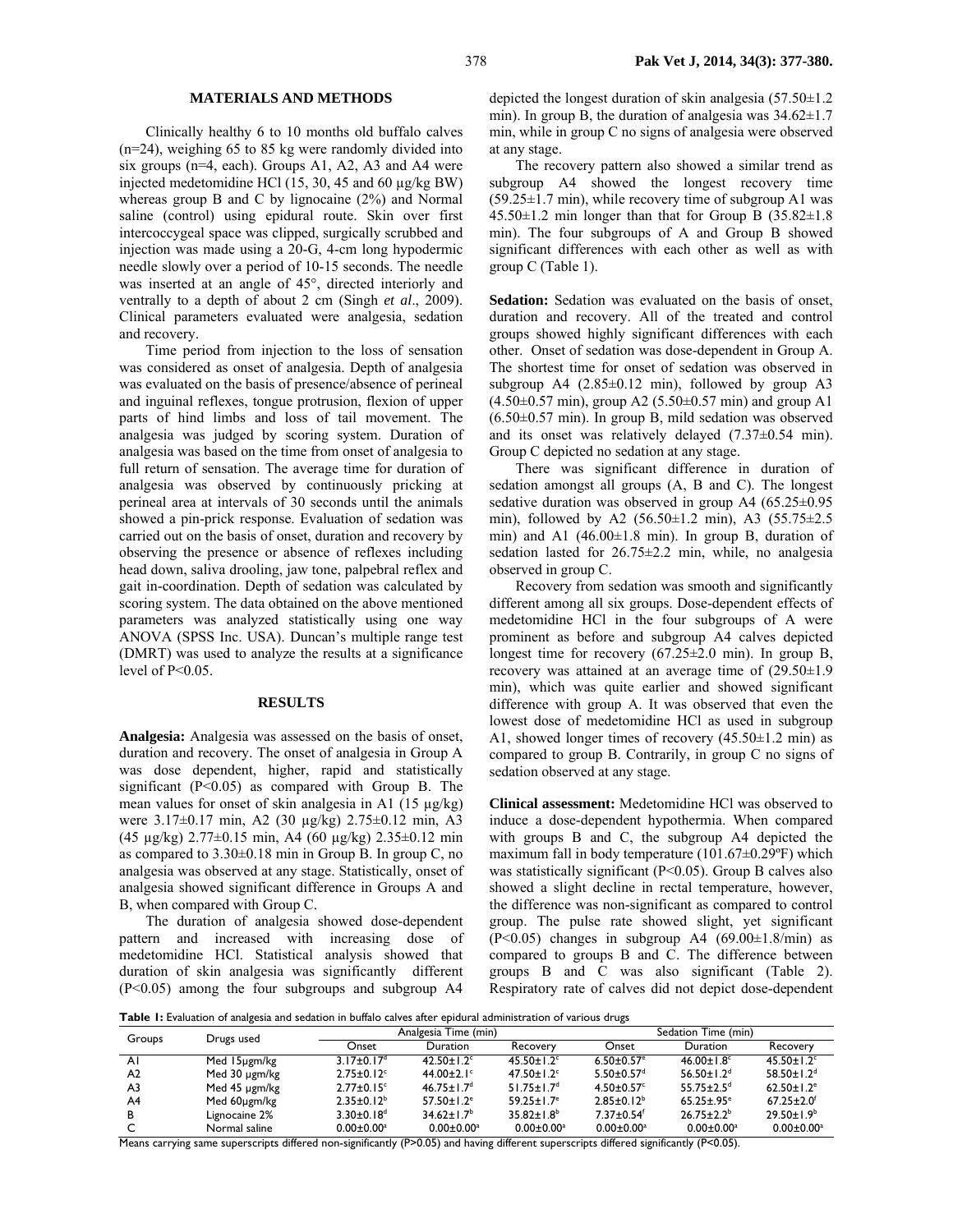|                |                   | Clinical parameters            |                               |                              |  |  |
|----------------|-------------------|--------------------------------|-------------------------------|------------------------------|--|--|
|                | Groups Drugs used | Temperature                    | Pulse beats                   | Respiration                  |  |  |
|                |                   | °F                             | /min                          | /min                         |  |  |
| ΑI             | Med 15 µgm/kg     | $102.40 \pm 0.43^b$            | $68.00 \pm 1.8$ <sup>a</sup>  | $22.50 \pm 1.2$ <sup>a</sup> |  |  |
| A <sub>2</sub> | Med 30 µgm/kg     | $102.50 \pm 0.25^{\circ}$      | $75.75 \pm 1.7$ <sup>bc</sup> | $27.50 \pm 1.2^b$            |  |  |
| A3             | Med 45 µgm/kg     | $102.35 \pm 0.26^b$            | $72.75 \pm 1.7^b$             | $31.50 \pm 1.2$ <sup>c</sup> |  |  |
| A4             | Med 60µgm/kg      | 101.67±0.29 <sup>a</sup>       | 69.00±1.8 <sup>a</sup>        | $27.50 \pm 1.2^b$            |  |  |
| в              | Lignocaine 2%     | $102.60 \pm 0.31$ <sup>b</sup> | 72.50±03.6 <sup>b</sup>       | 29.00±2.4bc                  |  |  |
| $\subset$      | Normal saline     | $102.75 \pm 0.31^b$            | 76.25±0.95°                   | $29.75 \pm 2.3^{bc}$         |  |  |

Means carrying same superscripts differed non-significantly (P>0.05) and having different superscripts differed significantly (P<0.05).

effect of medetomidine HCl. However, significant (P<0.05) decline in respiratory rate was noticed in animals of subgroup A1  $(22.50 \pm 1.2/\text{min})$ , as compared to the groups B and C (Table 2).

### **DISCUSSION**

The analgesia induced in calves of group A (subgroups A1, A2, A3 and A4) was dose dependent, earlier in onset, longer in duration and statistically significant when compared with group B. This was evidenced by the stronger response in animals administered a higher dose in A4 (60 µgm/kg) and vice versa. These results were found to be in accordance with the findings of Singh *et al*. (2005) who reported an early onset and longer duration of analgesia after epidural administration of medetomidine HCl in buffaloes. In group B (lignocaine 2%), earlier onset of analgesia was recorded which is supported by outcome of studies in cows (Singh *et al*., 2005; Bigham *et al.,* 2010) describing similar efficacy of lignocaine in terms of rapid onset and long duration analgesia. Lignocaine and xylazine are being used as epidural anesthesia in calves and dogs (Meyer *et al*., 2009; DeRossi *et al.,* 2011). Medetomidine and ketamine combination is reported to be effective for anesthesia in goats (Kinjavdekar *et al.,* 2007). The duration of skin analgesia depicted a dose-dependent relationship, prolonged with an increasing dose of medetomidine HCl. The difference in duration of analgesia may be due to site of injection (lumbosacral or sacrococcygeal), level of injection (subarachnoid or epidural) and dose rate of drug (Singh *et al*., 2005). In present study, medetomidine HCl produced a very long duration of analgesia at higher doses, its effects were more pronounced when compared to effects produced by lignocaine. Since, medetomidine HCl was injected in the sacrococcygeal space, it was assumed that maximum concentration of drug was present in this area, evidenced by the complete analgesia recorded at tail and perineal region. These results recorded were in agreement with those reported by Lin *et al*. (1998). The experimental units, dose and conditions used were also in accord with present study.

Mild to moderate sedation and ataxia were noticed in present study. Animals appeared tired with dropping of head and eye-lids. Appearance of sedation signs is a common side effect after epidural administration of medetomidine HCl in cows (Amarpal *et al*., 2002; Condino *et al*., 2010). Similar pattern of signs was depicted in goats by sub-arachnoid administration of romifidine (Fierheller *et al*., 2004). From present study

findings, it could be hypothesized that sedation was attributable to the supra-spinal effects of xylazine or medetomidine HCl following their systemic absorption from the extra-dural space. Similar reasons for sedation were also presented by Correa-Sales *et al*. (1992) who attributed sedation to sequential events including absorption of drug from subarachnoid space into systemic circulation, reaching to brain and causing decrease in release and turnover of epinephrine in CNS. The onset of sedation in group A was delayed and signs appeared early in subgroup A4. This indicated that analgesic action of the drug was due to its rapid local action rather than general effects. Similar findings have been reported by Aithal *et al*. (1996). Mild sedation was observed in all animals of groups A1, A2, A3 and A4 increased with higher dose of medetomidine HCl. A mild degree of general sedation was recorded in group B which is a common side effect with alpha-2-agonists (Sinclair, 2003).

Heart rate decreased in medetomidine HCl treated group A only, while no such effect observed in group B and C. Similar findings associated with use of medetomidine HCl has been reported in buffaloes (Singh *et al*., 2009), dogs (Vesal *et al*., 1996), cats (Duke *et al*., 1994) and cattle (Lin *et al*., 1998). Alpha-2 agonists are also used in the treatment of arterial hypertension (Mavropoulos *et al.,* 2014). Bradycardia post administration of alpha-2 agonists might be due to inhibition of sympathetic tone from the CNS, inhibition of nor-epinephrine release from sympathetic nerve terminals, vagal stimulation due to vasoconstriction and a direct increase in the release of acetylcholine from parasympathetic nerves in the heart (Gargiulo *et al*., 2012).

In present study, respiratory rate was decreased in medetomidine HCl treated group A, compared to groups B and C which is in accord with findings of Kamine *et al*. (2012). There was not any dose dependent relationship and is in agreement with Malik *et al.* (2011). Group A animals showed a significant decrease in rectal temperature as compared to B. The reason behind this was again attributed to the fall in ambient temperature during course of trial or due to generalized sedation and decreased metabolism (Tanaka *et al.,* 2014). Conclusively, decrease in rectal temperature observed in present study may be caused by sedation, reduced metabolism, muscle relaxation and depression of the CNS. Similar results reported by Kinjavdekar *et al*. (2000) strengthened present study.

**Conclusion:** From this study it was concluded that epidural injection of medetomidine HCl produced a longer duration of analgesia with more pronounced effects in higher doses, as compared to lignocaine. Medetomidine administration produced complete analgesia of tail, perineum and inguinal region but this analgesia was dose dependent as higher doses produced deeper and longer analgesia. On the other hand local anesthetic (lignocaine) also produced good analgesia but was of short duration.

#### **REFERENCES**

Aithal KS, DN Udupa and S Tandon, 1996. Clinical evaluation of sodium fluoride chewable tablets in dental caries. Indian J Dent Res, 7: 136-139.